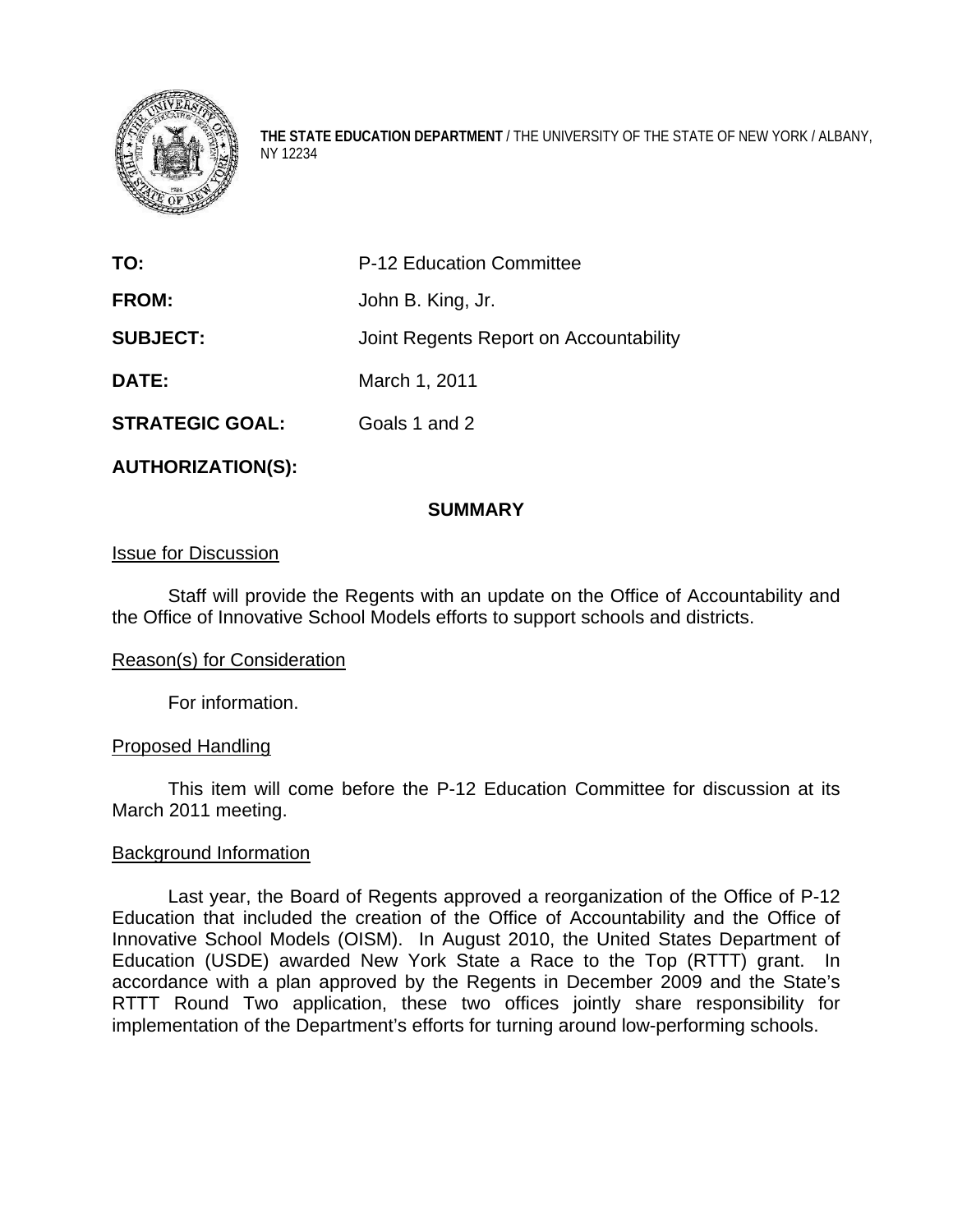### Accountability Implications of Raising the Standards for Student Academic Proficiency

In August 2010, the Board of Regents made the decision to raise New York's ELA and mathematics achievement standards for Grades 3-8. Proficiency will now mean that a student is on track to meet high school exit examination requirements and pass first year college courses in ELA and mathematics without the need for remediation.

These new, higher achievement standards mean that fewer students are now proficient in elementary and middle level ELA and mathematics. Consequently, New York needs to change the trajectory it has established for the percentage of students expected to be proficient each year between now and 2013-14 for purposes of making AYP determinations. The Department has received permission from USDE to amend New York's approved accountability workbook to reset the Annual Measurable Objective (AMO) for Grades 3-8 ELA and mathematics to reflect the new, higher Grades 3-8 ELA and math achievement standards. The amendment allows New York to reset the AMO from a Performance Index of 167 to 122 for Grades 3-8 ELA and from 151 to 137 for Grades 3-8 mathematics for 2010-11, with annual equal increments up to 200 by 2013-14. (Under New York's Performance Index, a school or district receives 1 point for each percent of students who are Level 2 and 2 points for each percent of students who are Levels 3 and 4. Thus, if all the students in the school are Level 1, the school's performance index is 0; if all students are Levels 3 and 4, the school's Performance Index is 200.) Department staff has prepared for discussion in March by the Board of Regents an amendment to Commissioner's regulations to conform them to New York's approved NCLB accountability workbook.

Despite the revision of New York's AMOs for Grades 3-8 ELA and mathematics, the increased rigor of New York State's revised proficiency standards will cause a decline in the percentage of schools and districts that staff project will make AYP. In particular, the new standards make it likely that the majority of schools will not demonstrate AYP with their students with disabilities and English language learner subgroups in Grades 3-8 ELA. Staff project that the percentage of schools failing to make AYP in Grades 3-8 will increase from 36 percent to 45 percent in ELA and from 5 percent to 37 percent in mathematics. **This will likely mean that several hundred additional schools will be newly identified for School Improvement, and it is possible that the total list of Schools In Need of Improvement, which currently contains 532 schools, could more than double in size next year.**

To address this situation, Department staff had discussions with USDE staff regarding options for developing a growth model that would allow significantly more schools and districts to make AYP by demonstrating that their students are making high growth when compared to other schools and districts. However, USDE indicated that its policies regarding growth models remains unchanged and that any approved model must be based on the principle of students demonstrating "growth to proficiency" within a specified number of years. Since only one model approved by USDE using this compensatory standard has led to a large increase in the percentage of schools and districts making AYP, and the typical model that USDE has approved changes AYP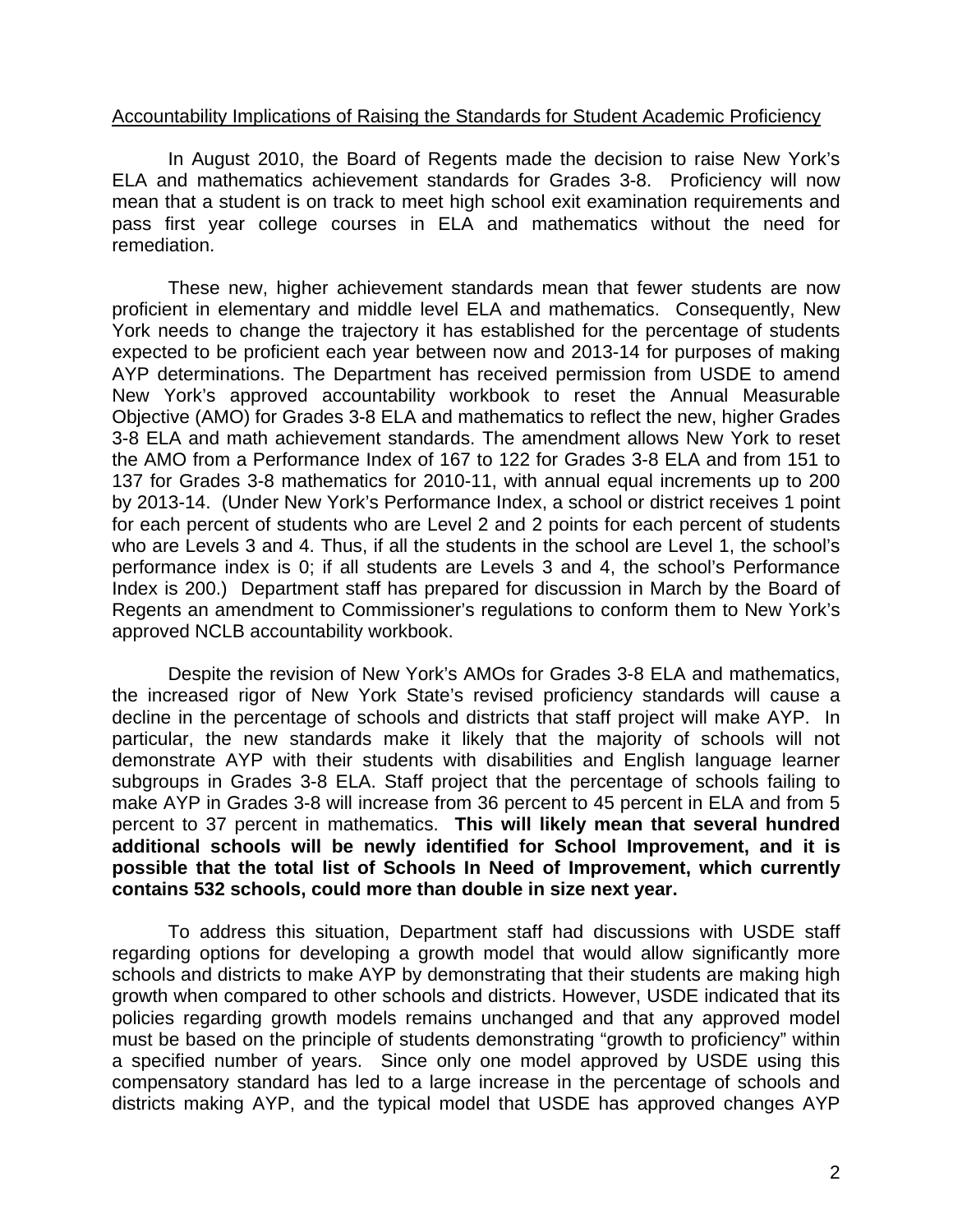determinations by no more than a small percent, SED is not planning to submit a growth model to USDE for use with 2010-11 school year data. Instead, SED is working on models for the 2011-12 school year, when it is hoped that either ESEA reauthorization or changes in USDE growth model policy and/or regulations will allow for institutional accountability models to be approved that will have more impact on AYP determinations.

SED staff are currently developing plans for how to address the anticipated large increase in the number of schools that will be identified for improvement next year. This plan will need to address the possibility that the size of Title I Improvement grants given to schools to implement the recommendations of School Quality Review reports will be reduced and the intensity and nature of Department support for schools that have been identified for improvement may need to be modified.

### Identification of High Performing/Rapidly Improving Schools

 The annual list of High Performing/Rapidly Improving schools and districts was released on January 26, 2011. This year, there are 1,602 high performing schools, 172 high performing districts and 37 high performing charter schools. There are six rapidly improving districts, 173 rapidly improving schools and 14 rapidly improving charter schools. The number of districts recognized as "high performing/gap closing" decreased by 210 compared to last year. The number of high performing schools decreased by 781 and the number of charters decreased by 23. The decrease was expected due to the following reasons:

- $\triangleright$  The State standard increased by 5 index points, from 165 to 170 for 3-8 ELA and mathematics, and from 175 to 180 for high school ELA and mathematics.
- $\triangleright$  The time adjusted Grades 3-8 achievement standards for ELA and mathematics implemented in 2009-10 and the new process by which the test forms were equated meant that fewer schools made AYP.
- $\triangleright$  The expiration of the 34-point statistical adjustment for the SWD group led to many schools failing to make AYP for this group.

Not every school/district was eligible for recognition. The focus of the "high performing/gap closing" list is on schools/districts that are meeting and/or exceeding State standards and have made AYP for two consecutive years, while serving diverse populations. Only schools/districts that were held accountable for at least two disaggregated accountability groups (Asian, Black, Hispanic, Native American, White, mixed race, low-income, SWD, or limited English proficient students) were eligible for recognition. Seventeen percent of schools in the State were not eligible for recognition.

Because the new higher achievement standards for ELA and mathematics will be used for accountability purposes beginning in the 2010-11 school year, it is expected that more schools will fail to make AYP. These higher achievement standards will likely result in a lower number of High Performing schools and districts in 2011-12 school year and beyond.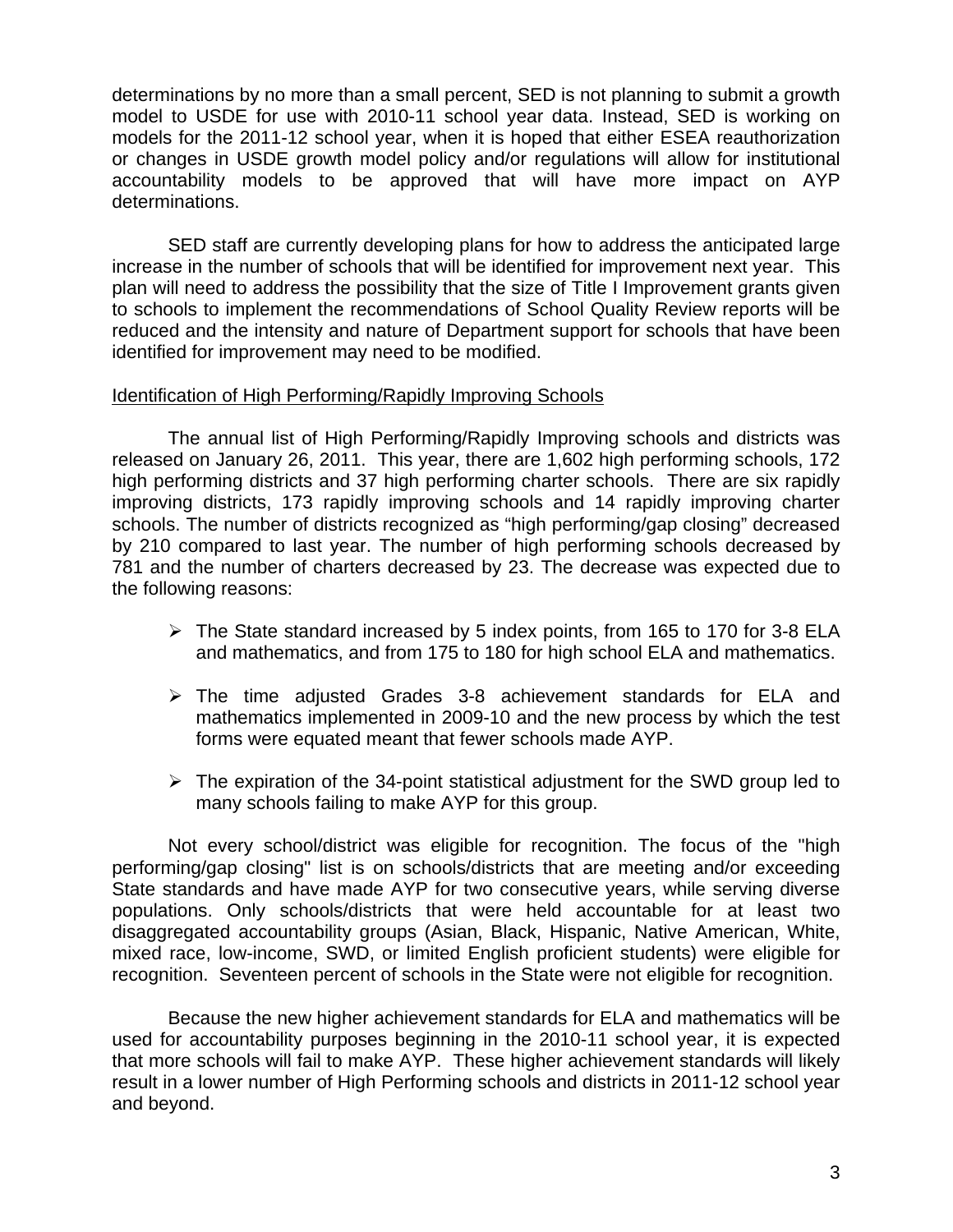### State School Turnaround Office Launch

 As part of New York State's Race to the Top grant, the State School Turnaround Office (SSTO) was officially launched in January, 2011. The SSTO is charged with delivering the outcomes identified in RTTT, Section  $E -$  "Turning around the lowest achieving schools." General responsibilities of the SSTO include:

- providing direction and oversight to a comprehensive external technical assistance network of turnaround partners identified to provide supports and services to persistently lowest-achieving (PLA) schools and districts
- building the capacity and sustainability of a statewide turnaround infrastructure
- serving as the information and communication hub for the turnaround partner network
- connecting PLA schools and their districts with available turnaround partner supports and services
- constructing a community of practice for professional and organizational development in NYS around school-turnaround actions

# **Staffing of SSTO**

 The SSTO has a staff of six professionals; one Project Coordinator, four Project Assistants, and one Support Staff. The Project Coordinator and one Project Assistant are internal hires; the other four positions are external hires. Collectively, staff possesses a range of complementary skills and capabilities that will ensure RTTT performance outcomes are met. Newly hired staff includes:

*Owen Donovan, Project Coordinator (internal hire).* Owen comes from the Offices of District Services, where he was coordinating the work of the Student Support Services Office. He brings skills and expertise in the design and oversight of statewide technical assistance networks, directing statewide federal funding projects, and building action-oriented state and local partnerships to enhance school and student outcomes. He recently served on the Race to the Top launch team and has been deeply involved in the development of local education agency Scope of Work plans and the architecture of the RTTT Network Team structures and functions.

 *LoriAnn Curtin, Project Assistant (internal hire).* LoriAnn brings skills and extensive experience as a teacher, assessment developer, and curriculum coordinator across a range of high-needs, urban and public charter schools in New York State. With NYSED, she has both depth and breadth of experience with school review and improvement, and work with schools in accountability status including PLA schools.

*Mary Kiernan, Project Support Staff.* Mary comes to the SSTO from the VESID office in Gloversville, New York. She brings experience with data entry, reporting, correspondence, and record management. Mary's excellent organizational and communication skills will be an essential element of office operations.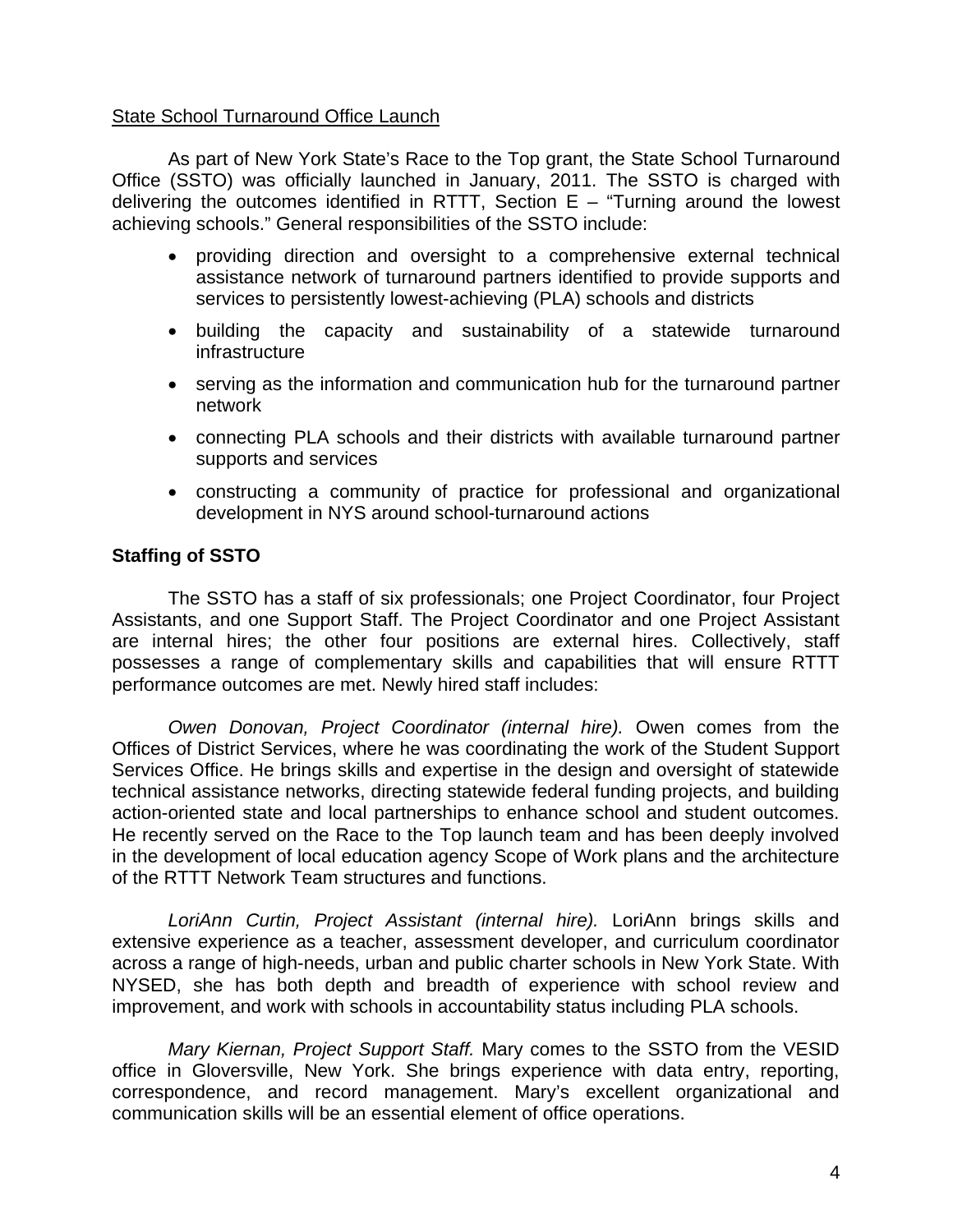*Jennifer Span, Project Assistant.* Jennifer comes to NYSED as a skilled school administrator, working in urban school districts in New York State. Her experience spans the elementary, middle, and high-school levels. Additionally, she brings skills in comprehensive education planning, and facilitation of school improvement teams. Jen has passion for urban education and is currently working on her Doctorate in Educational Leadership at Sage College.

*Patrick Roche, Project Assistant.* Patrick comes to NYSED with experience in project management at the Office of Children and Family Services (OCFS). Specifically, he brings skills and experiences in program development for alternative and special education, needs assessment, staff training, and performance enhancement management. Additionally, Patrick brings experiences teaching in low-performing urban and rural school settings.

*Alice Roberson, Project Assistant.* Alice comes to NYSED from the New York State Higher Education Services Corporation, where she provided direct oversight and management of the federal "GEAR UP" grant program. Her skills and experiences include program oversight, evaluation, and conference planning. Additionally, she brings skills in educational database design and management.

# **Immediate Action Steps**

In accordance with New York State's approved Race to the Top application, which was adopted by the Board of Regents in May 2010, essential short-term work-plan actions for the SSTO include:

- Organizing, identifying, and analyzing gaps in currently available turnaround services.
- Developing RFPs for External Technical Assistance for Innovation and Turnaround (ETACIT) services, the Secondary School Innovation Fund, and Full-service School Models. (See pages 353, 419 and 423 of New York's approved RTTT application.)
- Partnering with Mass Insight to build statewide conversations and actioncapacity for school turnaround (see pages 21, 47-48, 268-270, 276, 341, and 346-347 of New York's approved RTTT application for New York's commitment to partner with Mass Insight).

Visits to Persistently Lowest Achieving Schools Implementing School Improvement Grant Intervention Models

The Office of Innovative School Models is currently monitoring the State's Persistently Lowest Achieving schools statewide.

Fifty-seven PLA schools (2009-10) with enrollments of 75,774 students in seven districts were eligible for 2010-11 federal School Improvement Grants (1003(g)). So far this year, thirty-four schools, enrolling 34,719 students have been approved to receive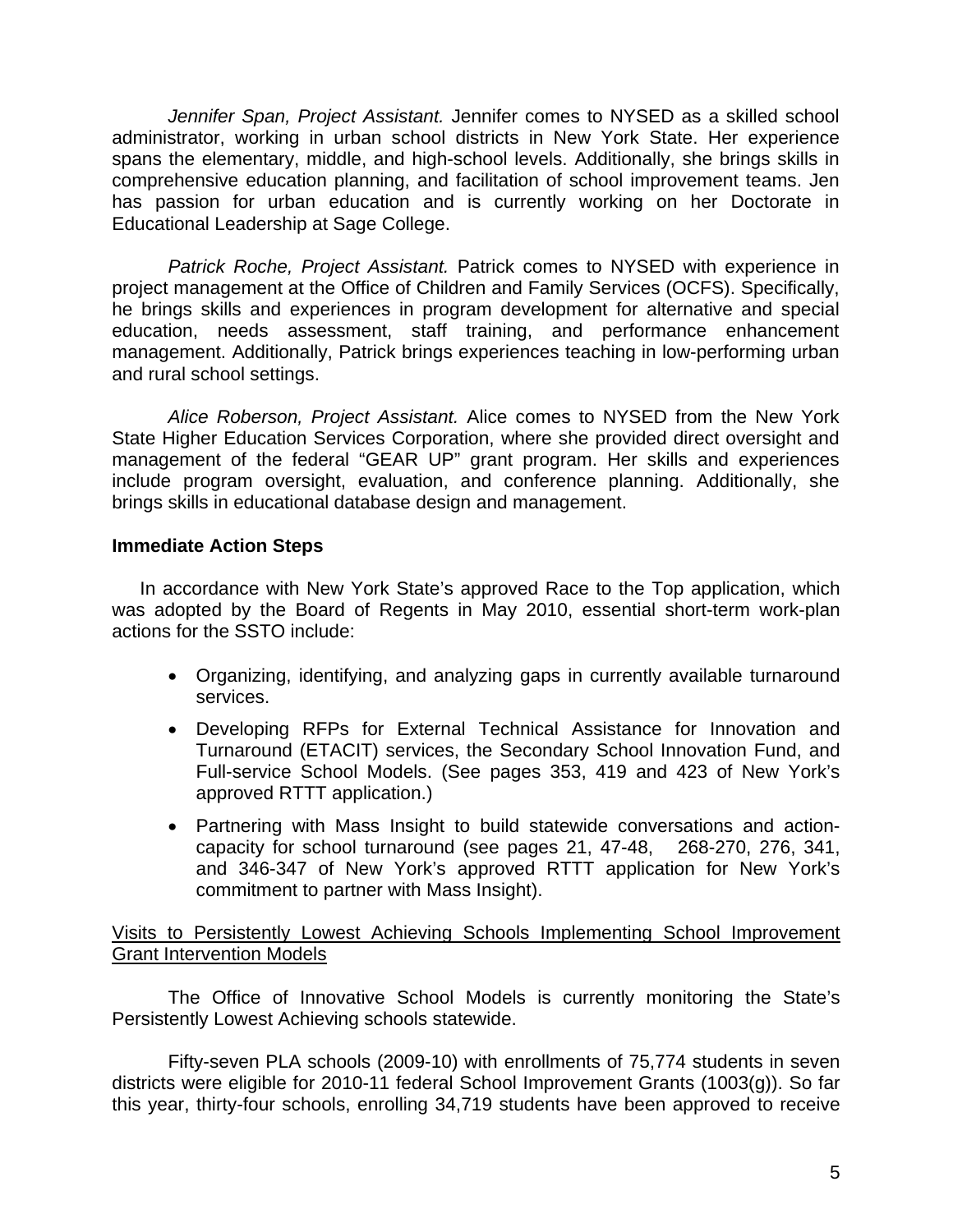either 1003 (g) grants (twenty-eight schools) or smaller 1003(a) grants (six schools) that can be used to create the necessary conditions to implement one of the four federally approved intervention models using 1003(g) funds. NYSED has approved School Improvement Grants to implement either a transformation, or turnaround model using School Improvement grants for eleven schools in New York City, eight schools in Rochester CSD, four schools in Buffalo CSD, three schools in Syracuse CSD, and two schools in Yonkers CSD. 1003(a) grants have been approved for three schools in Buffalo, one school in Rochester CSD, one school in Albany CSD, and one school in Roosevelt UFSD. 1003(a) grants for 23 schools in New York City, representing 41,055 students, are currently under review.

### **Program Evaluation Purpose and Update**

This fall, a site-visit protocol was developed by the Office of Innovative School Models and disseminated to PLA districts and schools. The purpose of the program evaluation visits has been to gather qualitative and quantitative evidence specifically related to the school improvement implementation plans and fiscal statements delineated in the School Improvement Grant (SIG) application of each school.

Program evaluation visits include school and classroom observations, review of school and district documents, and focus group interviews with school leaders, teacher, parents, students, and contributing partners such as business or community partners. Technical assistance or advice is not offered during these on-site visits. Site visit teams consist of three to five NYSED staff members from the Office of Innovative School Models, and staff from the Office of Accountability.

All twenty-eight schools receiving federal 1003(g) implementation funds have received initial one-day on-site visits. Follow-up visits will be completed by the end of April 2011.

All six schools receiving federal 1003(a) funds have or will have received initial one-day on-site visits by the end of March 2011. These six schools have been scheduled for second or third visits, due to be concluded by the end of May 2011.

Finalized site visit reports, based on evidence gathered during the site-visit process, are posted on the Office of Innovative School Models' website.

# **General Trends**

- In general terms, districts have worked diligently towards implementing their plans in a timely fashion. District-specific obstacles have been noted in the sitevisit reports. Examples of obstacles include the timing of grant approvals and the appropriation of funds, staffing availability, and the acquisition of services and equipment.
- Recommendations based on the Joint Intervention Team (JIT) reports have been taken into consideration and incorporated into school improvement plans where possible. At the request of New York City Department of Education, JIT reviews were scheduled for PLA schools in the Fall rather than the Spring and thus the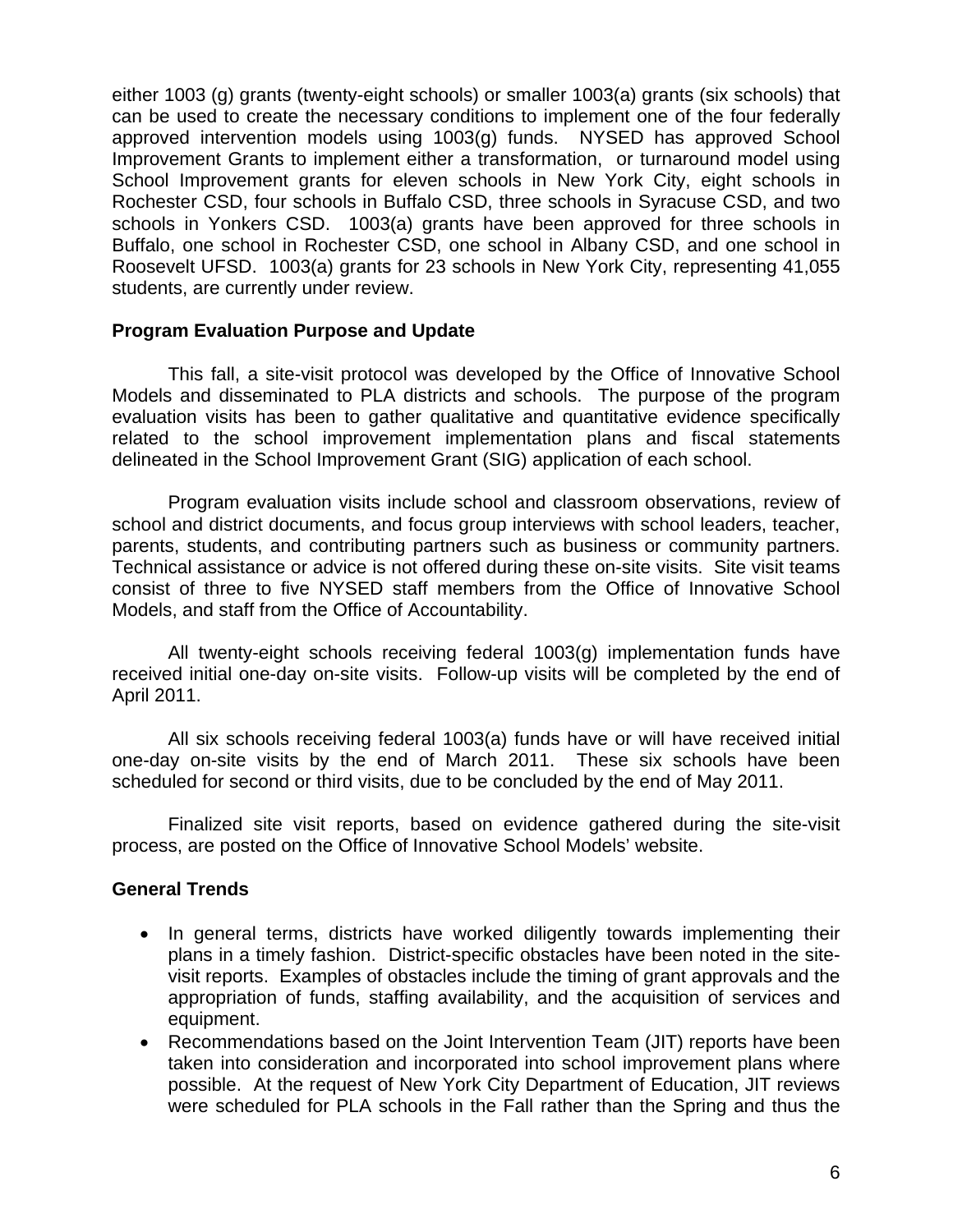- All districts are actively pursuing discussions with local unions regarding collective bargaining with respect to teacher evaluations and student growth. However, If Commissioner's regulations are not developed in a timely manner, collective bargaining issues may remain unresolved, which could prevent districts from implementation of their teacher and evaluation systems, leading to a potential loss of future SIG funding.
- Most teachers are aware of State Education Law 3012(c) and have been included in discussions pertaining to new evaluation systems.
- There is limited evidence of districts identifying staff for rewards or remediation.
- Districts and schools statewide are offering extended learning time for their students, typically in the form of afterschool and Saturday learning opportunities.
- Professional development has been based upon needs assessments and JIT recommendations. In general, limited evidence exists relating to the monitoring and analysis of professional development efforts.
- Evidence regarding the use and effectiveness of data analysis has varied greatly across the schools visited.
- In general, the rigor and relevance of instruction has varied greatly from district to district and school to school, with a tendency towards lower levels of student engagement and limited intellectual dialogue.
- All districts have initiated school turnaround offices to attend to the needs of PLA schools. These offices vary in the size of their staff and the level of their on-site involvement.
- Districts and schools are actively seeking and developing partnerships with external providers, depending on their specific needs.
- The degree to which districts are providing operational flexibility to their schools varies, but the majority of schools indicate that they are able to affect their professional development, staffing and schedules.

# **Specific Trends**

- SED site visit teams collected qualitative and quantitative evidence with regards to the effort and innovation put forth by Buffalo Public Schools, Rochester City School District, Syracuse City School District and Yonkers City School District. District and school staffs are working collaboratively amongst themselves and with SED to address the needs of their PLA schools.
- New York City Department of Education advanced monies for the first half of the school year to schools to cover the funding necessary to hire the staff that is called for in their transformation plans. The release of NYCDOE's School Improvement Grant funds were delayed, in part, due to the additional set of budgetary controls implemented by the New York City Office of Management and Budget (OMB). SED awarded NYCDOE SIG funds in the middle of December 2010, but the district did not have access to these funds until after OMB completed its review at the end of January 2011. In addition, NYCDOE is reconfiguring the staff positions supporting its school improvement and turnaround office work. Hiring for these positions is almost complete.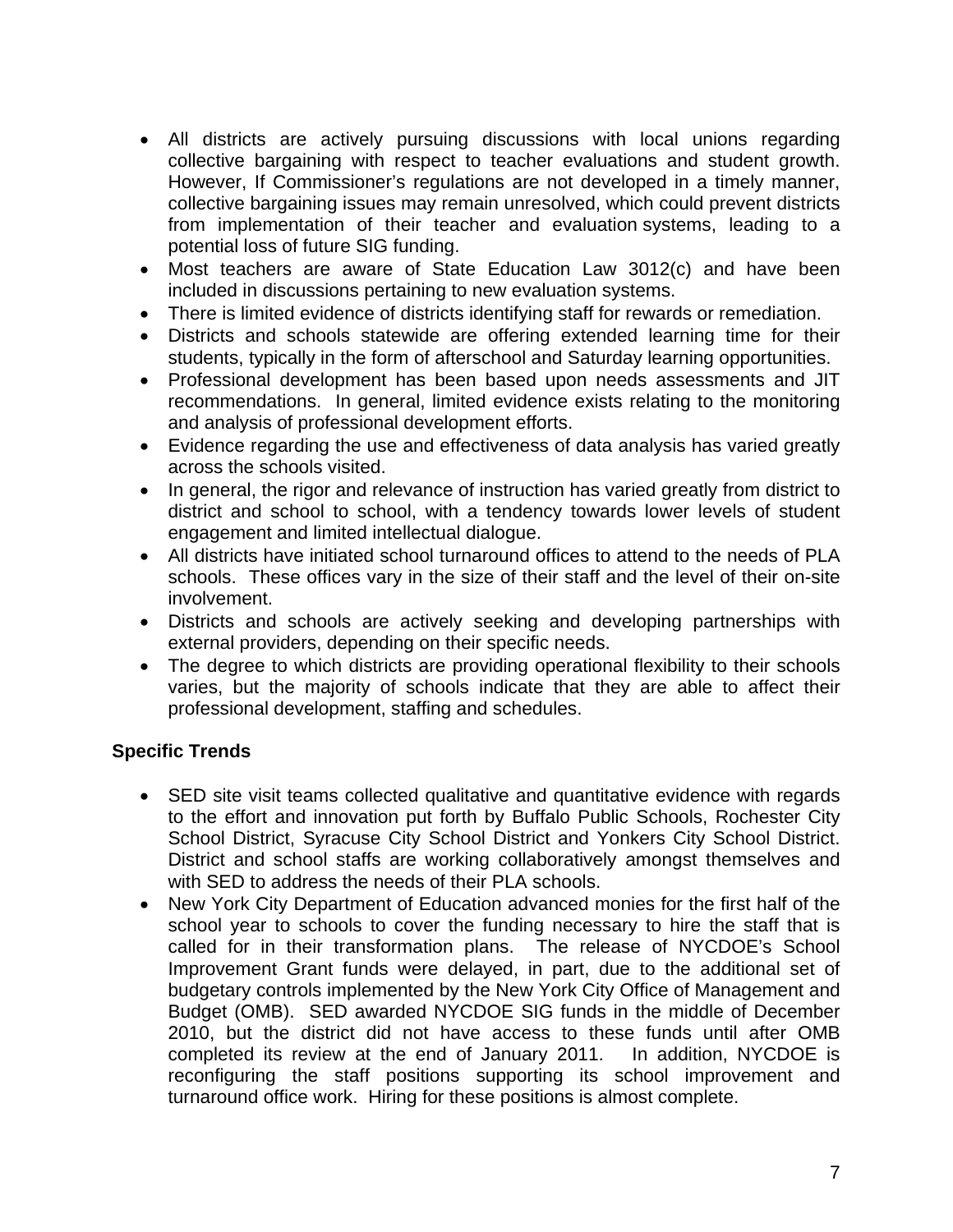- The Albany City School District will need to do significant additional planning and preparation if it is going to be able to successfully apply for School Improvement Funds to implement intervention models in the 2011-12 school year.
- A four-member team conducted a site visit to Roosevelt Union Free School District on January 19 and 20, 2011.

# School Improvement Grants under Section 1003(g)

In November 2010, the USDE released the School Improvement Grant (SIG) application, guidance and final requirements for the 2010-11 funding cycle. As required by USDE, New York submitted its application on December 3, 2010. This year, USDE is allowing states to use Section 1003(g) SIG funds to support pre-implementation for those schools that have approved 2010 SIG applications. This means that a local education agency (LEA) can begin setting the conditions in 2010-11 for complete implementation of the models in 2011-12, as soon as the Department has approved their application. The Department anticipates approval of New York's 2010-11 SIG application in March. Once the application is approved by USDE, the Department will release the LEA SIG application to the ten districts that have schools eligible for new SIG grants. In total, 67 schools are eligible to be newly funded for up to \$2 million per year for a period of up to three years to implement one of the four USDE approved intervention models beginning in 2011-12. In addition, 28 schools in the Large Five City School Districts are eligible to apply for a second year of SIG funding. The Department will accept LEA applications on a rolling basis from March 1 through April 30. USDE has informed states that they are expected to issue grant awards no later than July 31, 2011 for 2011-12 school year implementation. This time line reinforces the need for promulgation of Commissioner's Regulations pertaining to implementation of teacher and principal evaluation systems, as LEAs will need prior to the July 31 deadline to submit to the Department for approval a supplement to their applications regarding their plans for implementation of the regulations.

#### Implementation of New York's Differentiated Accountability Program

Pursuant to Section 1116 of the federal No Child Left Behind Act, a total of 532 schools statewide have been identified for Improvement for the 2010-11 school year. Of these schools, ninety-nine (99) were newly identified this year. Under New York's federally approved Differentiated Accountability system, three distinct phases of improvement*, Improvement, Corrective Action and Restructuring* were created based on the number of years a school fails to make adequate yearly progress (AYP)*.* Within each phase a school utilizes the findings of a specific diagnostic and/or support (School Quality Review, Curriculum Audit, and Assignment of a Joint Intervention Team) to create and implement a school improvement plan. A school moves from one phase to the next phase when it fails to achieve AYP for two years. The rigor of the interventions as well as the intensity of district and SED oversight increases as a school moves from one phase to the next.

This year the Office of Accountability will conduct 28 School Quality Portfolio Reviews, 18 on-site School Quality Reviews, 94 External School Curriculum Audits, and 125 Joint Intervention Team reviews. A summary of each type of review follows: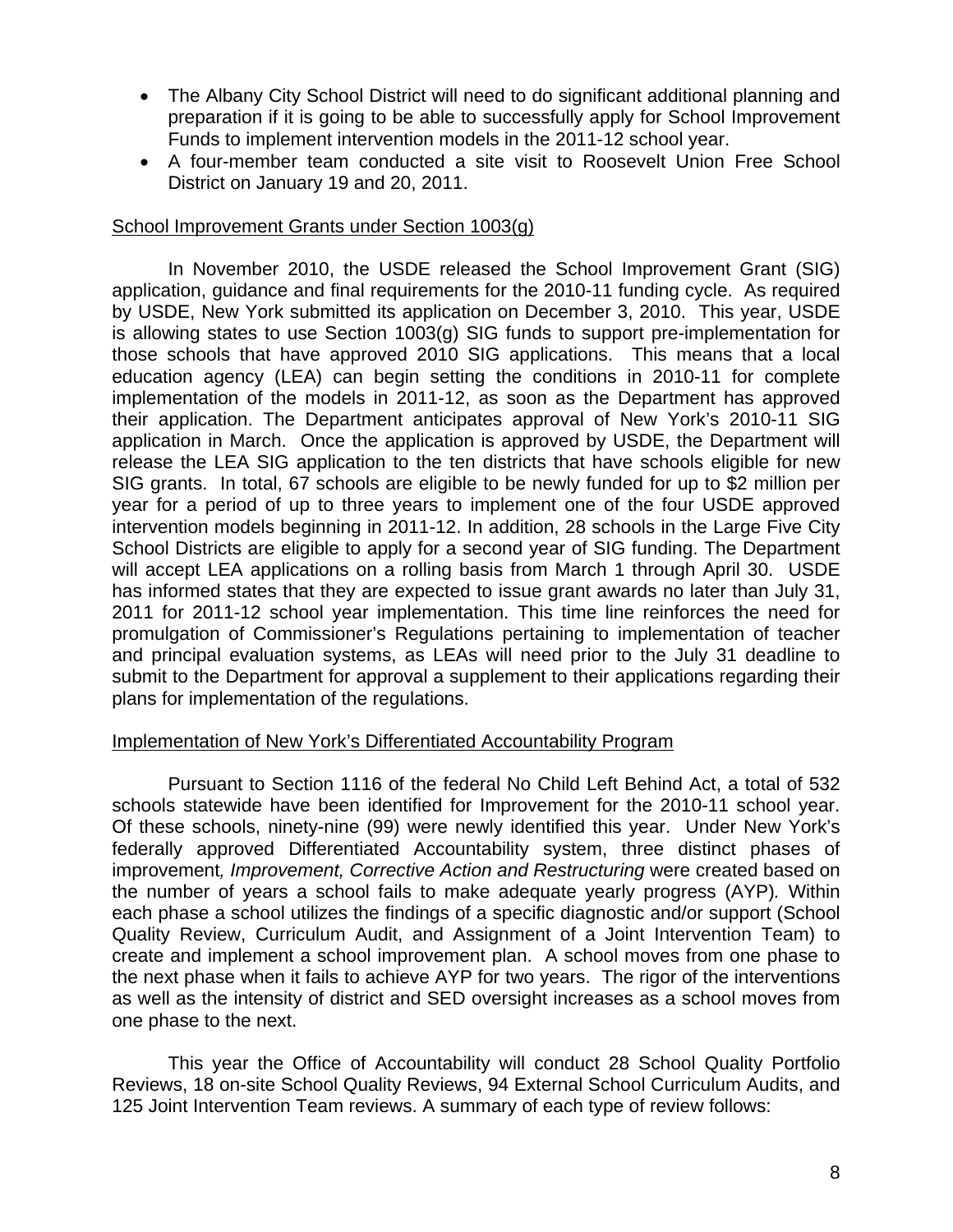# **School Quality Review (SQR)**

The School Quality Review (SQR) is a school improvement support and intervention strategy for low performing schools in New York State. SQR involves the development of a culture of review and ongoing improvement. A research-based, reflective process is utilized to provide high-need schools and districts with guidance on key factors that affect school success. The SQR process enables staff to participate in shared decision-making for the purpose of improving student achievement. A portfolio of evidence review is conducted for *Basic* schools (those identified because a single accountability subgroup has failed to make AYP) while an on-site review is conducted in *Focused* and *Comprehensive* schools. During the on-site review, which last two to three days, the SQR Team members conduct building tours and classroom visits, interview administrators and staff, and review relevant school or district documentation.

The Basic SQRs, which do not require an on-site visit, are being conducted by Districts and overseen by BOCES District Superintendents outside of New York City and the New York City Department of Education (NYCDOE) for New York City schools. SED staff lead the SQR on-site reviews.

### **External School Curriculum Audit (ESCA)**

The External School Curriculum Audit is a school-based improvement intervention that is used in the Corrective Action phase. The Audit examines the written, taught, and tested curriculum at a school and identifies how schools have aligned, articulated, implemented, and assessed the New York State Learning Standards for those subjects and with those student groups that have failed to make Adequate Yearly Progress (AYP). The audits examine curriculum, academic intervention, professional development and staffing practices through the multiple lenses of data collection and analysis.

Each audit will be completed by May 2011 by a vendor selected by the District and approved by the Department. The District must submit the Audit Report to SED by June 2011. The curriculum audit recommendations and subsequent action plan must be included in each school's Comprehensive Educational Plan (CEP) that is due to SED by August 31, 2011. This year, per an approved variance, schools newly identified for improvement in New York City will participate in an External School Curriculum Audit rather than an SQR.

#### **Joint Intervention Team (JIT)**

Newly identified Schools in Restructuring (year 1 and Advanced) and Persistently Lowest-Achieving (PLA) schools receive a Joint Intervention Team review that assesses the school's educational program and makes recommendations that will inform the development (or modification) of a school Restructuring Plan. The JIT Review Team is composed of an Outside Educational Expert (OEE) with proven experience in school turnaround, a State Education Department (SED) representative, a district representative and appropriate content area specialist(s). For PLA schools, JIT reports